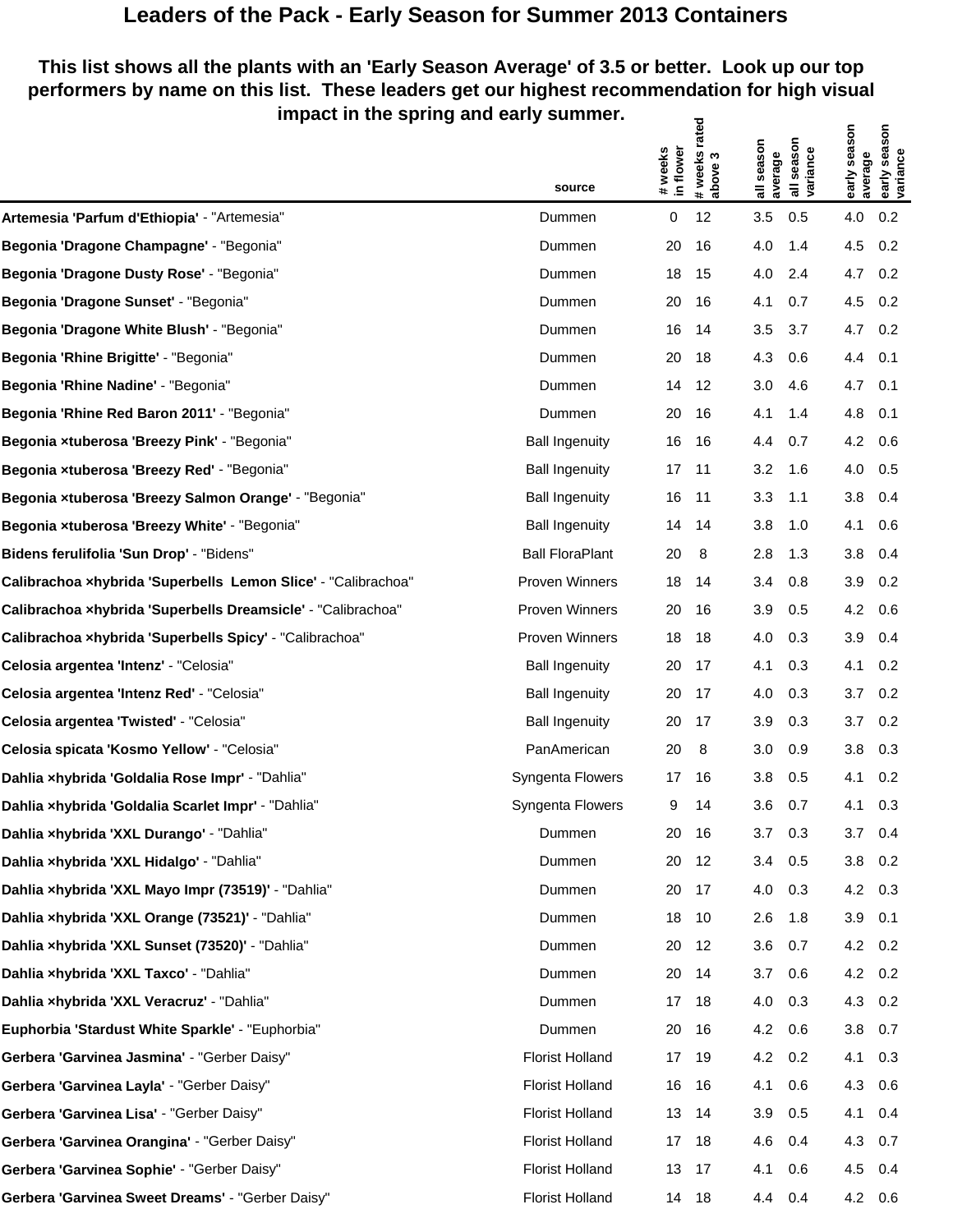## **Leaders of the Pack - Early Season for Summer 2013 Containers**

|                                                                        | source                    | # weeks<br>in flower | # weeks rated<br>above 3 | all season<br>average | season<br>all seasor<br>variance | early season<br>average | early season<br>variance |
|------------------------------------------------------------------------|---------------------------|----------------------|--------------------------|-----------------------|----------------------------------|-------------------------|--------------------------|
| Gerbera jamesonii 'Cartwheel Strawberry Twist' - "Gerber Daisy"        | Syngenta Flowers          | 14                   | 19                       | 4.5                   | 0.4                              | 4.3                     | 0.5                      |
| Impatiens hawkerii 'Florific Lavender' - "New Guinea Impatiens"        | Syngenta Flowers          | 18                   | 18                       | 3.8                   | 0.2                              | 3.9                     | 0.4                      |
| Lantana camara 'Bandana Cherry Sunrise' - "Lantana"                    | Syngenta Flowers          | 16                   | 17                       | 4.4                   | 0.6                              | 4.0                     | 0.7                      |
| Lantana camara 'Bandana Peach' - "Lantana"                             | Syngenta Flowers          | 13                   | 17                       | 4.3                   | 0.5                              | 4.1                     | 0.7                      |
| Lantana camara 'Bandana White' - "Lantana"                             | Syngenta Flowers          | 15                   | 17                       | 4.3                   | 0.7                              | 4.2                     | 0.6                      |
| Lantana camara 'Chapel Hill Apricot Sunrise' - "Lantana"               | Dummen                    | 9                    | 19                       | 4.2                   | 0.3                              | 4.2                     | 0.4                      |
| Lantana camara 'Chapel Hill Gold' - "Lantana"                          | Dummen                    | 10                   | 20                       | 4.4                   | 0.2                              | 4.4                     | 0.4                      |
| Lantana camara 'Chapel Hill Miss Tara' - "Lantana"                     | Dummen                    | 14                   | 17                       | 3.8                   | 0.3                              | 3.9                     | 0.3                      |
| Lantana camara 'Chapel Hill Pink Huff' - "Lantana"                     | Dummen                    | 17                   | 17                       | 4.4                   | 0.6                              | 4.0                     | 0.7                      |
| Lantana camara 'Chapel Hill Sunset Orange' - "Lantana"                 | Dummen                    | 12                   | 17                       | 4.1                   | 0.4                              | 3.9                     | 0.5                      |
| Lantana camara 'Chapel Hill Yellow' - "Lantana"                        | Dummen                    | 14                   | 20                       | 4.4                   | 0.2                              | 4.4                     | 0.4                      |
| Lobelia erinus 'Techno Heat Electric Blue' - "Lobelia"                 | Syngenta Flowers          | 18                   | 8                        | 2.7                   | 1.8                              | 3.9                     | 0.5                      |
| Lobelia erinus 'Techno Heat Upright Dark Blue' - "Lobelia"             | Syngenta Flowers          | 16                   | -9                       | 2.5                   | 3.9                              | 4.4                     | 0.7                      |
| Lobelia erinus 'Techno Heat Violet 11' - "Lobelia"                     | Syngenta Flowers          | 10                   | 9                        | 2.0                   | 4.0                              | 3.9                     | 0.4                      |
| Lobelia erinus 'Techno Heat White' - "Lobelia"                         | Syngenta Flowers          | 16                   | 10                       | 2.8                   | 3.1                              | 4.4                     | 0.4                      |
| <b>Multi- species 'Fuseables Healing Waters</b><br>'- "Mixed Planting" | PanAmerican               | 20                   | 11                       | 3.2                   | 1.4                              | 4.1                     | 0.4                      |
| Osteospermum ecklonis 'White Lightning' - "Sparkler Daisy"             | <b>Burpee Home Garden</b> | 18                   | 14                       | 3.9                   | 0.9                              | 4.5                     | 0.3                      |
| Pelargonium 'Cumbanita Deep Rose' - "Geranium"                         | Dummen                    | 20                   | 16                       | 4.2                   | 0.5                              | 3.8                     | 0.7                      |
| Pelargonium 'Fanzone Dark Red 78 (20910)' - "Geranium"                 | Dummen                    | 19                   | 15                       | 3.7                   | 0.3                              | 3.9                     | 0.3                      |
| Pelargonium 'Fanzone Deep Rose 76 (20880)' - "Geranium"                | Dummen                    | 18                   | 19                       | 4.3                   | 0.4                              | 4.2                     | 0.6                      |
| Pelargonium 'Fanzone Light Pink 70 (20882)' - "Geranium"               | Dummen                    | 18                   | 15                       | 3.7                   | 0.3                              | 3.5                     | 0.3                      |
| Pelargonium 'Fanzone Light Pink 71 (20883)' - "Geranium"               | Dummen                    | 18                   | 12                       | 3.4                   | 0.7                              | 3.8                     | 0.3                      |
| Pelargonium 'Sarita Dark Red Star 74 (20871)' - "Geranium"             | Dummen                    | 18                   | 19                       | 4.3                   | 0.3                              | 4.2                     | 0.6                      |
| Pelargonium 'Sarita Hot Pink 60 (20842)' - "Geranium"                  | Dummen                    | 20                   | 16                       | 4.2                   | 0.6                              | 3.7                     | 0.6                      |
| Pelargonium 'Sarita Lilac Splash' - "Geranium"                         | Dummen                    | 20                   | 19                       | 4.0                   | 0.4                              | 4.0                     | 0.4                      |
| Pelargonium 'Sarita Pink' - "Geranium"                                 | Dummen                    | 18                   | 17                       | 3.9                   | 0.3                              | 3.8                     | 0.4                      |
| Pelargonium 'Sarita Punch' - "Geranium"                                | Dummen                    | 20                   | 13                       | 3.5                   | 0.2                              | 3.5                     | 0.2                      |
| Pelargonium 'Sarita Soft Pink 60 (20859)' - "Geranium"                 | Dummen                    | 20                   | 16                       | 3.8                   | 0.4                              | 3.7                     | 0.4                      |
| Pelargonium 'Sarita Wild Salmon' - "Geranium"                          | Dummen                    | 16                   | 16                       | 4.0                   | 0.6                              | 3.5                     | 0.3                      |
| Pelargonium 'Savannah Pink' - "Geranium"                               | Dummen                    | 19                   | 16                       | 3.8                   | 0.4                              | 3.9                     | 0.6                      |
| Pelargonium 'Savannah Pink Sizzle' - "Geranium"                        | Dummen                    | 17                   | 18                       | 4.3                   | 0.5                              | 4.1                     | 0.6                      |
| Pelargonium 'Savannah Red' - "Geranium"                                | Dummen                    | 18                   | 16                       | 4.2                   | 0.5                              | 3.8                     | 0.7                      |
| Pelargonium 'Survivor Dark Red' - "Geranium"                           | Dummen                    | 20                   | 10                       | 3.6                   | 0.5                              | 3.8                     | 0.7                      |
| Pelargonium 'Survivor Fuchsia' - "Geranium"                            | Dummen                    | 20                   | 19                       | 3.9                   | 0.2                              | 4.0                     | 0.3                      |
| Pelargonium 'Survivor Pink 2013' - "Geranium"                          | Dummen                    | 19                   | 14                       | 3.8                   | 0.5                              | 3.9                     | 0.7                      |
| Pelargonium zonale 'Americana Dark Red' - "Geranium"                   | Syngenta Flowers          | 20                   | 18                       | 3.9                   | 0.4                              | 4.2                     | 0.5                      |
| Pelargonium zonale 'Americana Salmon' - "Geranium"                     | Syngenta Flowers          | 20                   | 11                       | 3.5                   | 0.3                              | 3.8                     | 0.3                      |
| Pelargonium zonale 'Rocky Mountain Dark Red' - "Geranium"              | Syngenta Flowers          | 20                   | 11                       | 3.2                   | 1.0                              | 3.8                     | 0.3                      |
| Pelargonium zonale 'Rocky Mountain Pink' - "Geranium"                  | Syngenta Flowers          | 20                   | 12                       | 3.4                   | 0.4                              | 3.5                     | 0.2                      |